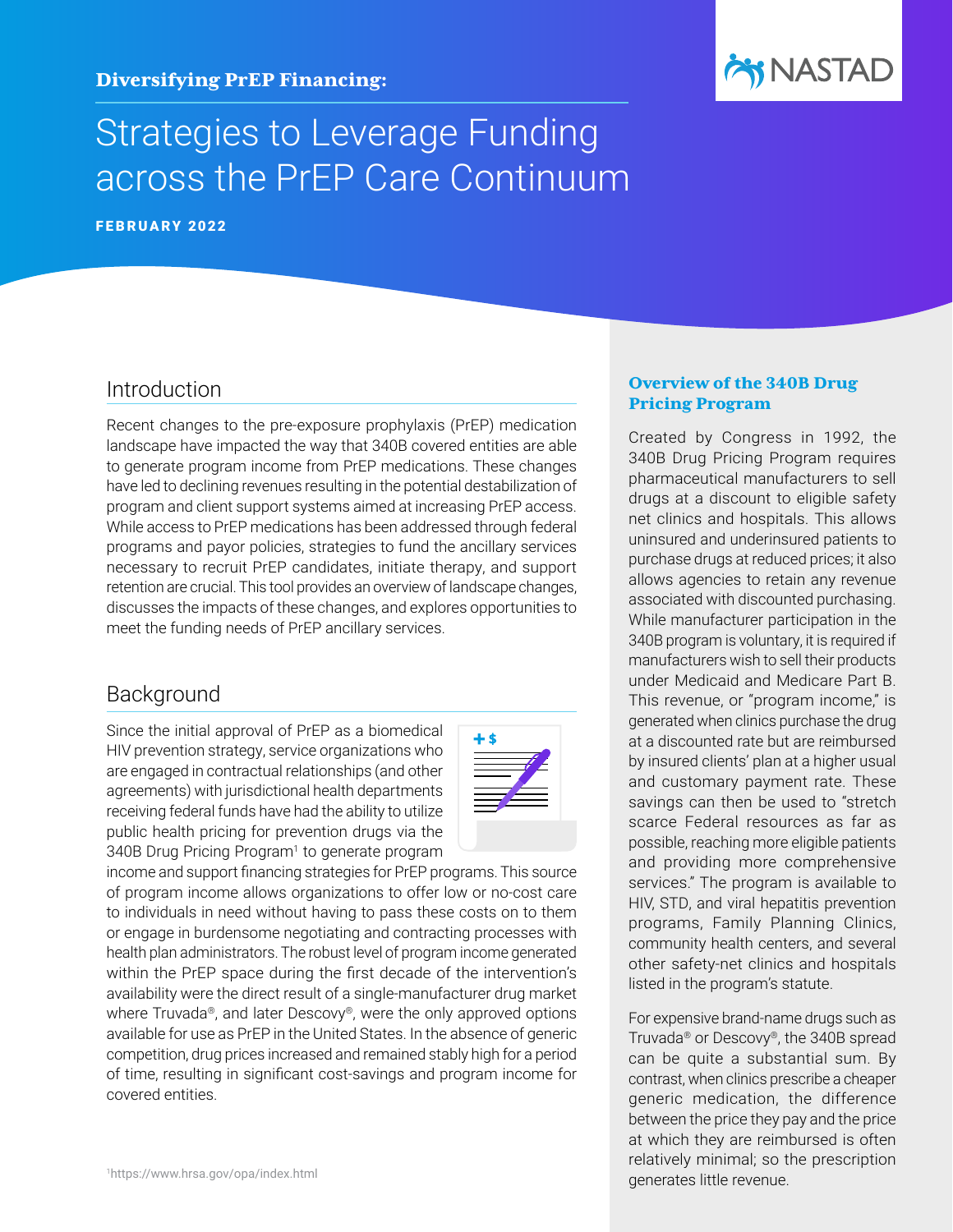# PrEP Financing Landscape Changes

In October 2020 the drug market began a shift to include generic versions of TDF/FTC (generic Truvada®) with Teva Pharmaceuticals deploying the initial generic under a six-month exclusivity agreement with Gilead Sciences. At the conclusion of that exclusivity period an additional set of manufacturers brought bioequivalent generic versions of TDF/FTC to market causing dramatic price declines that have been deeply felt by organizations who were previously reliant on cost-savings associated with branded Truvada® and Descovy®.



Concurrently, Gilead Sciences announced plans to modify an existing program

(Advancing Access®) that provides no-cost drug access to uninsured individuals by limiting reimbursement to cover only acquisition cost plus dispensing fees. This policy modification<sup>2</sup>, which was implemented in January 2022, is anticipated to eliminate all program income potential that has historically been derived from the provision of PrEP care to uninsured individuals who obtained medications through this program, greatly impacting programs' generation of revenue.

In addition to these changes, Gilead Sciences reduced its voluntary supplemental discounts for Descovy® in 2021. In addition to the statutorily required 340B discount, manufacturers may provide an additional supplemental discount at their sole discretion. These voluntary supplemental discounts were extended to 340B covered entities, via their wholesaler purchase prices, for several years. During the second half of 2021, 340B covered entities noted a significant increase in the price of Descovy®, consequently decreasing 340B revenue generation on prescription fills subject to insurance payments. The introduction of multiple low-cost generic TDF/FTC products has required the company to increase rebates to payers to compete for formulary placement. As per Gilead Sciences, the reduction of voluntary discounts aims "to ensure that providers continue to have the ability to choose Descovy if it is the most clinically appropriate option."

# Problem Statement and Clarification

Jurisdictions and PrEP service organizations became reliant on the program income generated from 340B program participation during a limited brand-drug market in the absence of generic competition. While the introduction of generic TDF/FTC has greatly reduced drug prices for patients and payors, this same drop in pricing has also driven down the potential for organizational revenue generation related to PrEP drug cost savings.

It is important to note that programs and policies outside of the 340B program have been recently enacted or expanded to ensure PrEP drugs and associated services remain accessible to individuals:

- The Gilead Advancing Access® program continues to directly provide no-cost medications to uninsured individuals under 500% of the federal poverty level.3
- The Ready, Set, PrEP program provides no-cost medications to qualified individuals who lack prescription drug coverage.4

<sup>4</sup> <https://www.getyourprep.com/>



<sup>2</sup> [https://www.gilead.com/news-and-press/company-statements/gilead-announces-updates-to-the-advancing-ac](https://www.gilead.com/news-and-press/company-statements/gilead-announces-updates-to-the-advancing-access-patient-assistance-medication-assistance-program)[cess-patient-assistance-medication-assistance-program](https://www.gilead.com/news-and-press/company-statements/gilead-announces-updates-to-the-advancing-access-patient-assistance-medication-assistance-program)

<sup>3</sup> <https://www.gileadadvancingaccess.com/>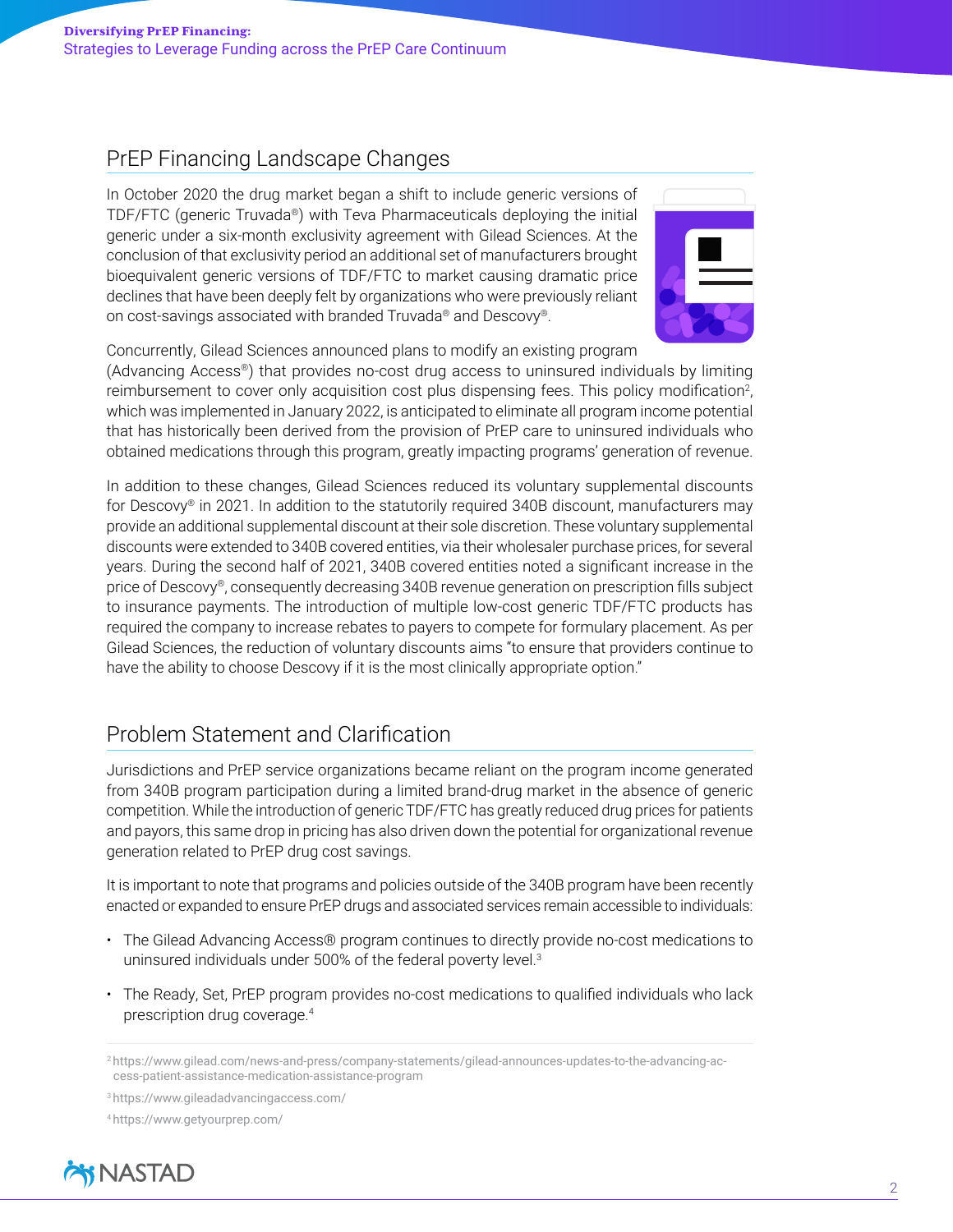• The United States Preventive Services Task Force (USPSTF) Grade A recommendation of PrEP as a preventive service now requires qualified health plans to provide at least one PrEP option and associated PrEP initiation and monitoring services<sup>5</sup> without cost-sharing by the individual.<sup>6</sup>

U.S. approval and commercialization of Apretude™, cabotegravir extended-release injectable suspension, not only provides a new biomedical option for PrEP, but possible cost saving opportunities for covered entities. However, potential cost savings associated with Apretude™ will depend on availability; client acceptance, demand, and utilization of the product; as well as insurance coverage determinations in a competitive market involving safe, effective, and low-cost generic oral options.

# Limitations

While access to PrEP medications appears to be relatively stable, it is the ancillary services necessary to obtain a PrEP prescription and persist in PrEP care that are most likely to be impacted by the decline in cost savings. This is most true for individuals who are uninsured, reside in states that have not expanded Medicaid programs, and those who are covered by insurance plans that do not benefit from the cost-sharing protections associated with USPSTF grading, such as pre-Affordable Care Act (ACA) individual health plans7 . These services include (but are not limited to):

- HIV Testing;
- HCV Testing;
- HBV Testing and Immunization;
- Syphilis Testing;
- Chlamydia and Gonorrhea Testing;
- Pregnancy Testing;
- Serum Creatinine Screening; and
- Provider Consultations/Office Visits.

In order to best address these barriers, without passing direct costs on to patients in such a way that may be prohibitive, health departments and organizations that provide PrEP services must work collaboratively and strategically to stabilize the system of PrEP care delivery in the era of declining drug pricing.

# Service Organization Strategies

The best first step that can be taken by organizations, independent of available grants and cooperative agreements, is to maximize potential reimbursements. With the expansion of many state Medicaid programs and the availability of health plans through state and federal healthcare

<sup>7</sup> <https://nastad.org/resources/nastad-prep-coverage-brief-prep-services-covered-no-cost-sharing>



<sup>5</sup> <https://www.cms.gov/CCIIO/Resources/Fact-Sheets-and-FAQs/Downloads/FAQs-Part-47.pdf>

<sup>6</sup> [https://www.uspreventiveservicestaskforce.org/uspstf/document/RecommendationStatementFinal/preven](https://www.uspreventiveservicestaskforce.org/uspstf/document/RecommendationStatementFinal/prevention-of-human-immunodeficiency-virus-hiv-infection-pre-exposure-prophylaxis)[tion-of-human-immunodeficiency-virus-hiv-infection-pre-exposure-prophylaxis](https://www.uspreventiveservicestaskforce.org/uspstf/document/RecommendationStatementFinal/prevention-of-human-immunodeficiency-virus-hiv-infection-pre-exposure-prophylaxis)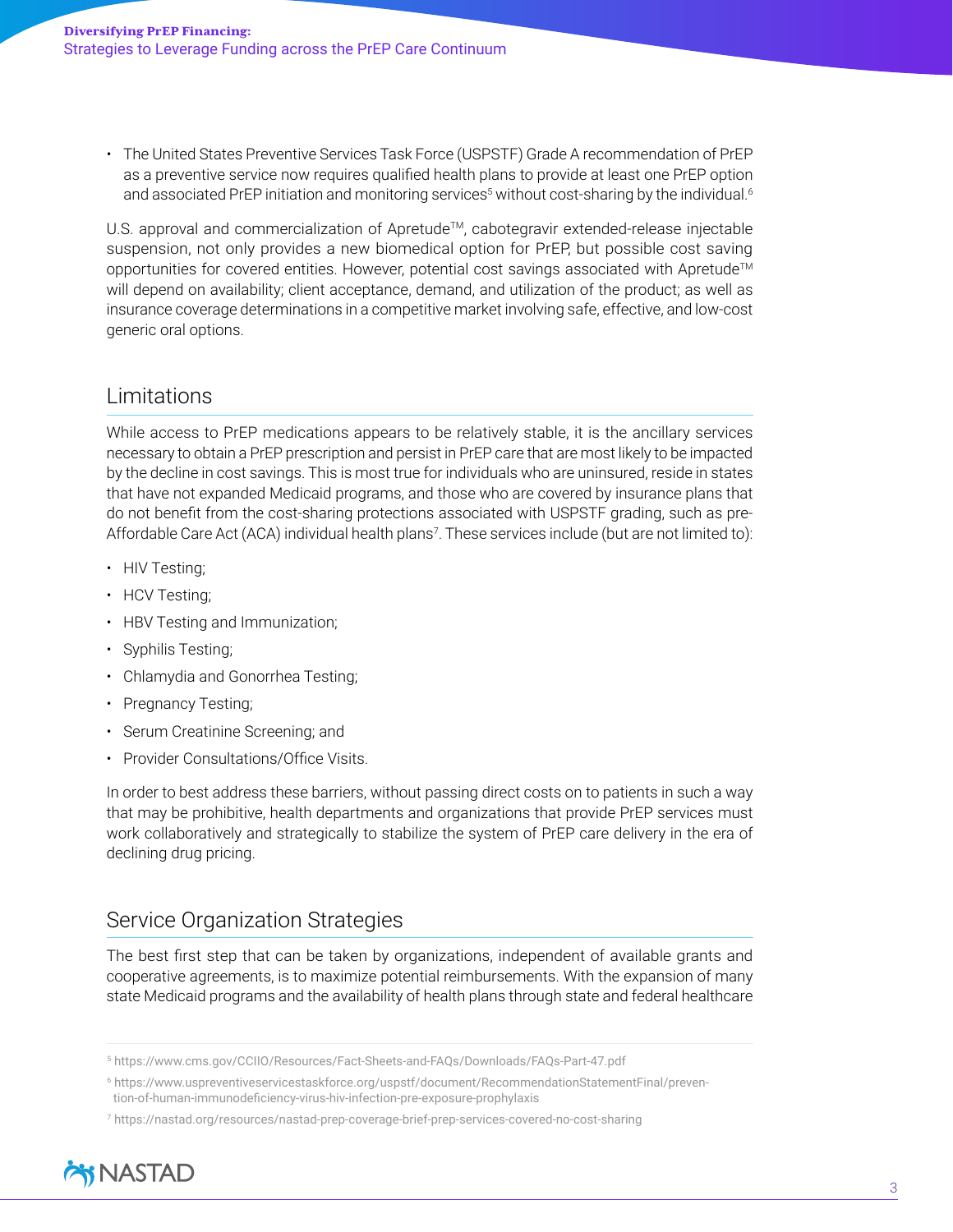marketplaces, organizations that provide PrEP care can and should seek reimbursement for services through payors when individuals have health insurance. In doing so, available cost savings may result by providing co-payment or co-insurance support, but may not offset the complete cost of care. NASTAD has developed a [billing coding guide](https://www.nastad.org/resource/billing-coding-guide-hiv-prevention) for HIV prevention that may assist organizations in planning for and implementing these practices<sup>8</sup>. Appropriate coding of services provided as a part of PrEP care is an essential strategy in ensuring appropriate coverage. Modifier 33<sup>9</sup>, which is a CPT code addition that indicates the service provided was preventive and should exclude copayment, coinsurance, or other out of pocket costs, can be particularly helpful in reducing cost burdens to patients for whom services are being billed to an external payer.

Finally, organizations may consider provider type when assessing strategies to constrain costs. Physician Assistants and Advanced Registered Nurse Practitioners are capable of initiating and managing PrEP care independently. In some cases, Pharmacists and Registered Nurses may also initiate, prescribe, and monitor therapy under standing orders<sup>10</sup> or through collaborative practice agreements with physicians<sup>11</sup>. Staffing adjustments such as these may present opportunities to reduce the cost of PrEP care management and extend the life of available resources to be strategically prioritized in other program areas.

| <b>Provider Type</b>       | National Median Salary 2020 <sup>12</sup> |
|----------------------------|-------------------------------------------|
| Physician                  | \$208,000.00                              |
| Physician Assistant        | \$115,390.00                              |
| Nurse Practitioner         | \$117,670.00                              |
| <b>Registered Nurse</b>    | \$75,330.00                               |
| <b>Clinical Pharmacist</b> | \$128,710.00                              |

# Jurisdictional Health Department Strategies

As the recipients of federal dollars, health departments are uniquely positioned to layer federal funds at the program design and contracting levels to support the increased reach and efficiency of programs and projects that aim to increase PrEP awareness, identify and recruit potential patients, provide linkage to care and navigation services, and support PrEP retention. Federal funding streams directed towards HIV prevention, HIV core medical and support services, hepatitis prevention, sexually transmitted disease (STD) prevention and control, family planning, and (in limited jurisdictions) Ending the Epidemic all have the potential to offset specific program implementation costs and contribute to a more sustainable care delivery environment.

<sup>12</sup> <https://www.bls.gov/ooh/healthcare/mobile/home.htm>



<sup>8</sup> <https://www.nastad.org/resource/billing-coding-guide-hiv-prevention>

<sup>9</sup> [https://www.cmadocs.org/newsroom/news/view/ArticleId/38483/Coding-Corner-Using-modifier-33-for-preven](https://www.cmadocs.org/newsroom/news/view/ArticleId/38483/Coding-Corner-Using-modifier-33-for-preventive-care)[tive-care](https://www.cmadocs.org/newsroom/news/view/ArticleId/38483/Coding-Corner-Using-modifier-33-for-preventive-care)

<sup>10</sup> <https://www.ahrq.gov/evidencenow/tools/standing-orders.html>

<sup>11</sup> [https://www.cdc.gov/dhdsp/pubs/docs/translational\\_tools\\_pharmacists.pdf](https://www.cdc.gov/dhdsp/pubs/docs/translational_tools_pharmacists.pdf)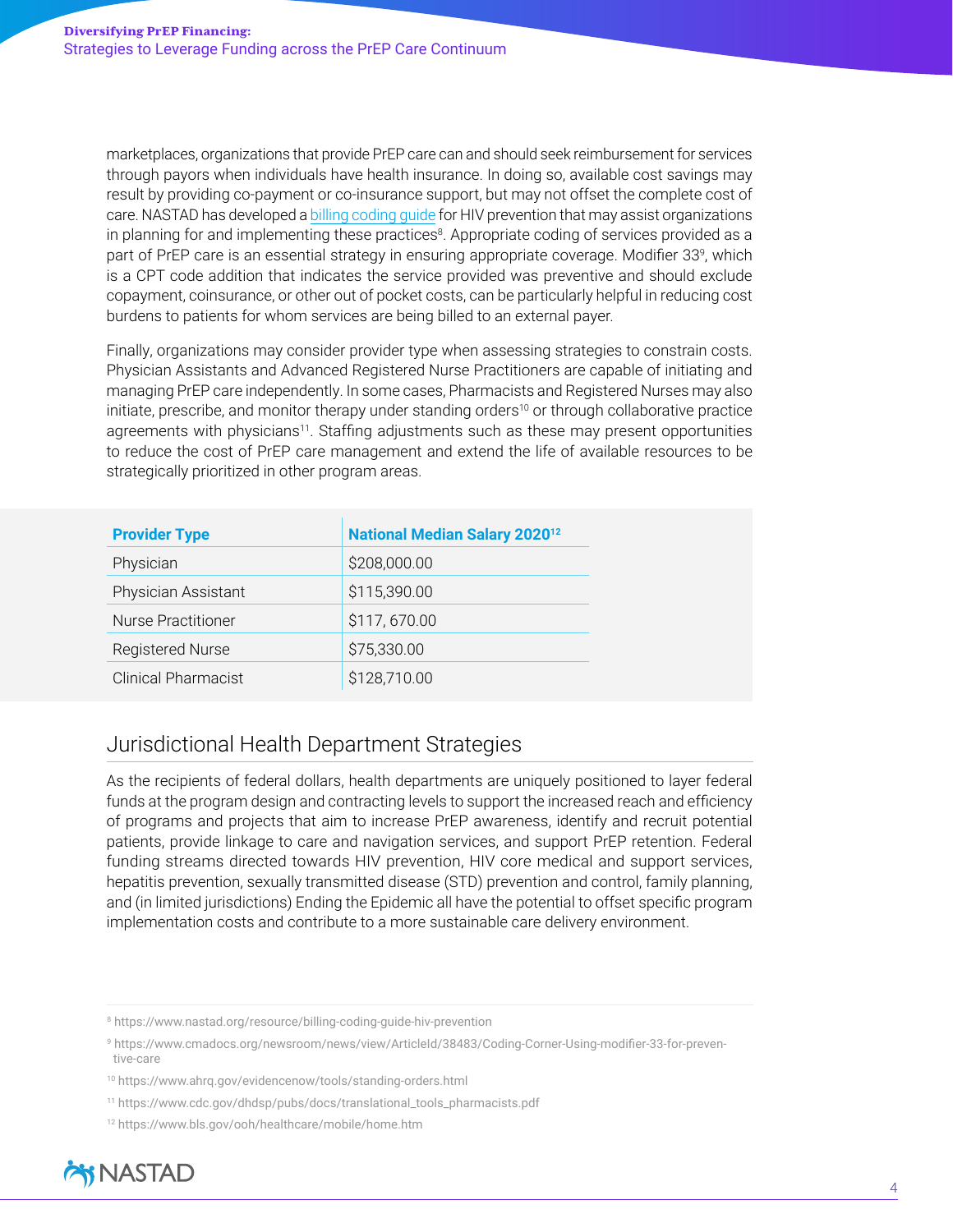# Federal Grants Overview

Table of contents for grants overview:

- [PS18-1802: CDC Integrated HIV Surveillance and Prevention](#page-4-0)
- [PS19-1901: CDC STD Prevention and Control](#page-5-0)
- [PS20-2010: Integrated HIV Programs for Health Departments to Support Ending the HIV Epidemic](#page-6-0)
- [PS21-2102: Comprehensive High-Impact HIV Prevention Programs for Community-Based](#page-7-0)  **[Organizations](#page-7-0)**
- [PS21-2103: CDC Integrated Viral Hepatitis Surveillance and Prevention](#page-7-1)
- [HRSA-21-091; HRSA-21-092; HRSA-22-104: Ending the HIV Epidemic-Primary Care HIV Prevention](#page-8-0)  [\(PCHP\) Funding](#page-8-0)
- [HRSA Ryan White HIV/AIDS Program](#page-9-0)

#### <span id="page-4-0"></span>PS18-1802: [CDC Integrated HIV Surveillance and Prevention](https://www.cdc.gov/hiv/funding/announcements/ps18-1802/index.html)

This award integrates HIV surveillance and prevention activities. Strategy 5 (p.29) is specifically intended to increase referral, linkage, and access to prescriptions for individuals who are PrEP eligible. This award also funds traditional HIV testing activities and community level awareness activities, both of which can be used to pave pathways into PrEP services. Found within the resource document "[CDC PrEP Program Guidance for HIV Prevention Health Department Grantees, May](https://www.cdc.gov/hiv/pdf/funding/announcements/ps18-1802/CDC-HIV-PS18-1802-AttachmentK-CDC-PrEP-Program-Guidance-for-HDs.pdf)  [2014](https://www.cdc.gov/hiv/pdf/funding/announcements/ps18-1802/CDC-HIV-PS18-1802-AttachmentK-CDC-PrEP-Program-Guidance-for-HDs.pdf)", the Division of HIV Prevention (DHP) specifically states the following<sup>13:</sup>

- PrEP-related activities to support prevention services for MSM and heterosexually-active men and women must be implemented as part of a comprehensive HIV prevention program that includes, as appropriate, linkage and referral to prevention and treatment services for STDs and viral hepatitis, substance abuse and mental health, and other prevention support services;
- To minimize duplication of effort, DHP health department recipients should coordinate and collaborate with other agencies, organizations, and providers involved in PrEP-related activities, STD, viral hepatitis, and substance abuse prevention and treatment, and HIV prevention activities; and
- Funds for PrEP-related activities should ensure that referral and linkage to existing HIV prevention and treatment services are maintained.

The guidance further specifies that funds may be used to support PrEP integration planning efforts, the development of PrEP educational materials, the development and delivery of HIV risk-reduction counseling and behavioral interventions that must be provided with PrEP, communications activities related to disseminating information about PrEP, evaluation activities for PrEP-related activities, and personnel conducting allowable PrEP-related activities.

<sup>13</sup> [https://www.cdc.gov/hiv/pdf/funding/announcements/ps18-1802/CDC-HIV-PS18-1802-AttachmentK-CDC-PrEP-](https://www.cdc.gov/hiv/pdf/funding/announcements/ps18-1802/CDC-HIV-PS18-1802-AttachmentK-CDC-PrEP-Program-Guidance-for-HDs.pdf)[Program-Guidance-for-HDs.pdf](https://www.cdc.gov/hiv/pdf/funding/announcements/ps18-1802/CDC-HIV-PS18-1802-AttachmentK-CDC-PrEP-Program-Guidance-for-HDs.pdf)

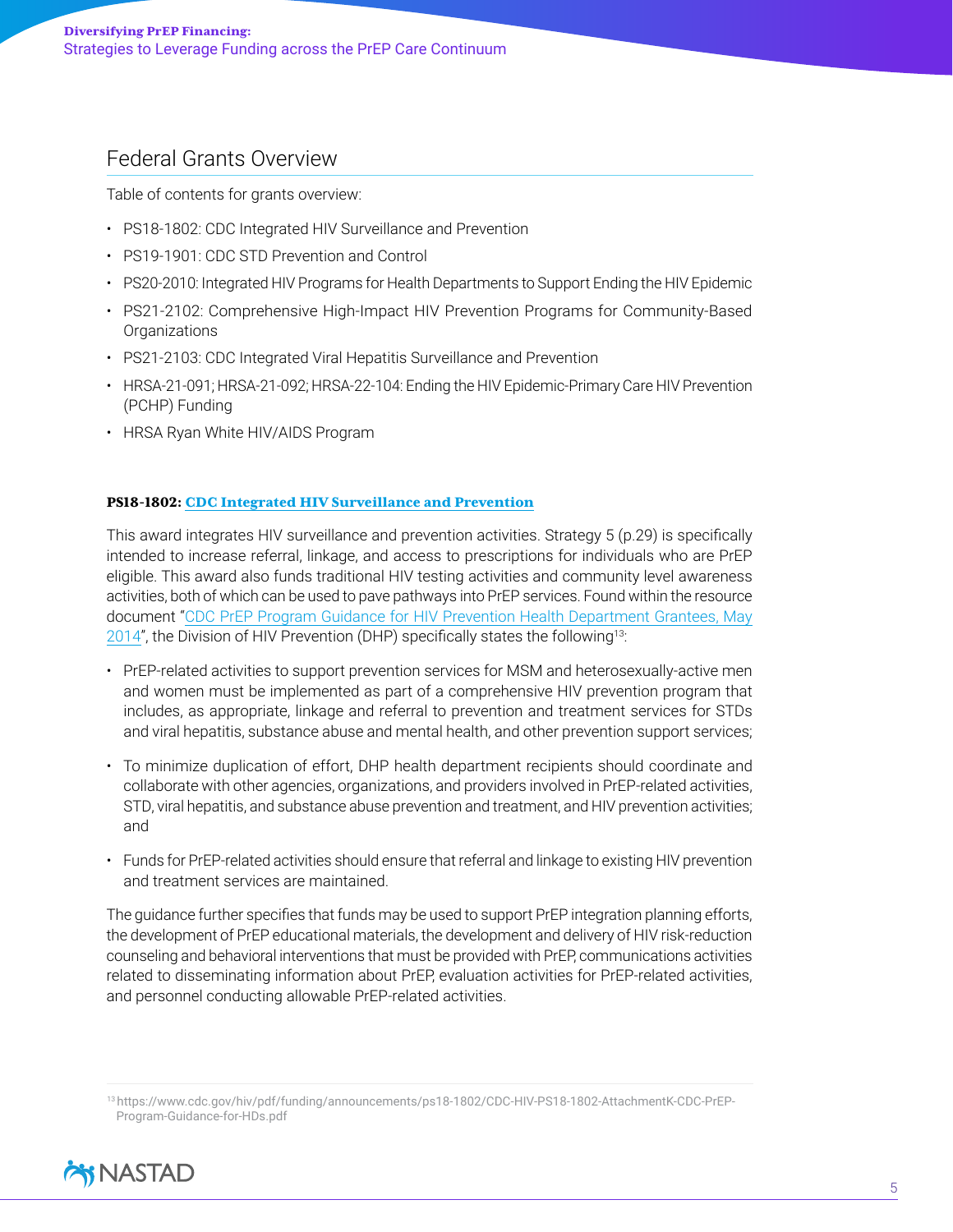In December of 2021, the CDC released updated guidance for recipients ["CDC PrEP Program Ancillary](https://www.cdc.gov/hiv/pdf/funding/announcements/ps18-1802/cdc-hiv-ps18-1802-prep-program-ancillary-support-services-guidance-for-health-departments-2021.pdf)  [Support Services Guidance for HIV Prevention Health Department Recipients, December 2021](https://www.cdc.gov/hiv/pdf/funding/announcements/ps18-1802/cdc-hiv-ps18-1802-prep-program-ancillary-support-services-guidance-for-health-departments-2021.pdf)" 1415, which updates the previous guidance to include the following additional ancillary support services:

- Laboratory costs associated with screening for and monitoring PrEP in accordance with CDC guidelines for uninsured or underinsured persons accessing PrEP in non-profit or governmental settings;
- Services provided utilizing mobile units or other novel strategies where PrEP candidates may need assistance with transportation or communication; and
- Limited personnel costs related to the provision of medication if services are delivered in conjunction with other supportive services such as eligibility assessments, risk reduction education, referral, and navigation to other essential services.
- The updated guidance further clarifies that when personnel costs related to the provision of PrEP medications are supported, the following conditions must also be met:
- Activities must be a well-defined set of duties that are in addition to writing prescriptions and providing clinical care;
- Funding may not exceed 75% of the total cost of the FTE; and
- Other sources of funding must be utilized to support any duties that are specifically and exclusively related to providing clinical care.

Total ancillary service support is capped at 15% of the overall award amount without advance permissions from the funder.

| <b>Marketing &amp;</b><br><b>Awareness</b> | <b>HIV Testing</b><br>& PrEP<br><b>Evaluation</b> | <b>Navigation</b><br><b>Services</b> | <b>Lab Studies</b>                                                                                           | Prescribing                                                                            | <b>Medication</b> | <b>Retention /</b><br>Adherence Support*                                           |
|--------------------------------------------|---------------------------------------------------|--------------------------------------|--------------------------------------------------------------------------------------------------------------|----------------------------------------------------------------------------------------|-------------------|------------------------------------------------------------------------------------|
|                                            |                                                   |                                      | HIV Testing + additional<br>required initiation<br>and monitoring labs<br>for uninsured and<br>underinsured. | Limited, when occurring<br>in conjunction with<br>other essential support<br>services. |                   | <i>Incentives,</i><br>transportation or<br>communication<br>assistance, counseling |
| imited                                     | Allowable                                         |                                      | Unallowable                                                                                                  |                                                                                        |                   |                                                                                    |

*\* Retention and adherence support services are those services that empower individuals to remain engaged in care and overcome obstacles to medication adherence. These are often an extension of initial navigation services and clinical care. Support types may include incentives, transportation assistance, and ongoing medication management counseling, among other strategies.*

#### <span id="page-5-0"></span>PS19-1901: [CDC STD Prevention and Control](https://www.cdc.gov/std/funding/pchd/guidance.htm)

The purpose of this award is to implement and strengthen STD prevention and control programs with a primary focus on three major STDs (chlamydia, gonorrhea, and syphilis). Support strategies and activities that will eliminate congenital syphilis, prevent antibiotic resistant gonorrhea, reduce

<sup>15</sup> [https://www.cdc.gov/hiv/pdf/funding/announcements/ps18-1802/cdc-hiv-ps18-1802-prep-program-ancillary-sup](https://www.cdc.gov/hiv/pdf/funding/announcements/ps18-1802/cdc-hiv-ps18-1802-prep-program-ancillary-support-services-guidance-for-health-departments-2021.pdf)[port-services-guidance-for-health-departments-2021.pdf](https://www.cdc.gov/hiv/pdf/funding/announcements/ps18-1802/cdc-hiv-ps18-1802-prep-program-ancillary-support-services-guidance-for-health-departments-2021.pdf)



<sup>14</sup> <https://nastad.org/sites/default/files/2022-01/PDF-Document-PrEP-Grantee-Letter-112021.pdf>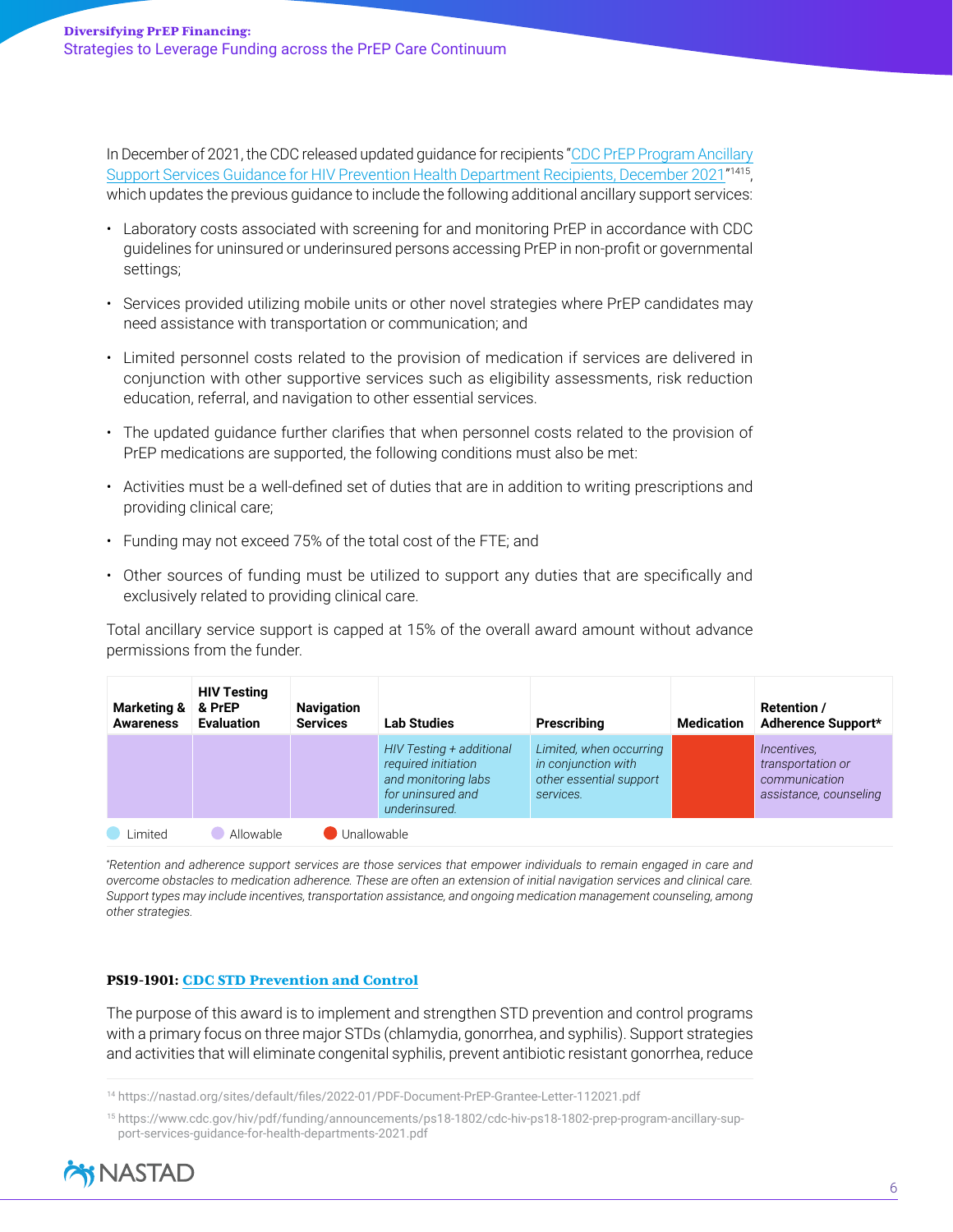primary and secondary syphilis, prevent STD-related pelvic inflammatory disease/ectopic pregnancy/ infertility, address STD-related outbreaks, reduce STD-related health disparities, and strengthen STD-related HIV prevention.

The guidance for this award specifically notes that STD-related HIV prevention work (p. 8-9):

- Is part of all HIV work;
- Can involve up to 10% of total budget; and
- Is not a separate strategy, but critical to include within all five strategy areas of the program.

Strategy Area II (p.11-14), further states that recipients will conduct disease investigation and intervention activities linkage to HIV testing, HIV medical care, or PrEP and that these services are specifically included in the disease investigation and intervention framework.

In terms of providing safety-net STD screening services the following guidance is provided (p.15):

- No more than 10% of the overall budget amount may be used to support safety net services at governmental or not-for-profit clinics without written approval from the CDC; and
- Services should be focused on the highest priority populations (persons with childbearing potential, adolescents and young adults, and MSM) with prioritization based on local data.

| Marketing & & PrEP<br><b>Awareness</b> | <b>HIV Testing</b><br><b>Evaluation</b> | <b>Navigation</b><br><b>Services</b> | <b>Lab Studies</b>                                             | Prescribing | <b>Medication</b> | <b>Retention /</b><br>Adherence Support* |
|----------------------------------------|-----------------------------------------|--------------------------------------|----------------------------------------------------------------|-------------|-------------------|------------------------------------------|
|                                        |                                         |                                      | STI Testing (limited to a<br>percentage of the total<br>award) |             |                   |                                          |
| Limited                                | Allowable                               | Unallowable                          |                                                                |             |                   |                                          |

#### <span id="page-6-0"></span>PS20-2010: [Integrated HIV Programs for Health Departments to Support Ending the HIV](https://www.cdc.gov/hiv/funding/announcements/ps20-2010/index.html)  [Epidemic](https://www.cdc.gov/hiv/funding/announcements/ps20-2010/index.html)

This award is intended to support the development and implementation of programs tailored to ending the HIV epidemic in the United States by building upon ongoing activities funded under the Integrated HIV Surveillance and Prevention funding opportunity (PS18-1802) and to complement other existing programs.

Component A of this award allows for recipients to utilize campaigns to increase knowledge about PrEP availability and effectiveness and promote PrEP uptake. This includes increased screening for PrEP indications among HIV-negative individuals and increased referral and rapid linkage of persons found to have indications for PrEP (p. 15-17). Component C of this award allows for increased screening for PrEP and non-occupational post-exposure prophylaxis (nPEP) need among clients served in STD specialty clinics and the offering of PrEP initiation within these settings, when appropriate (p. 25-26).

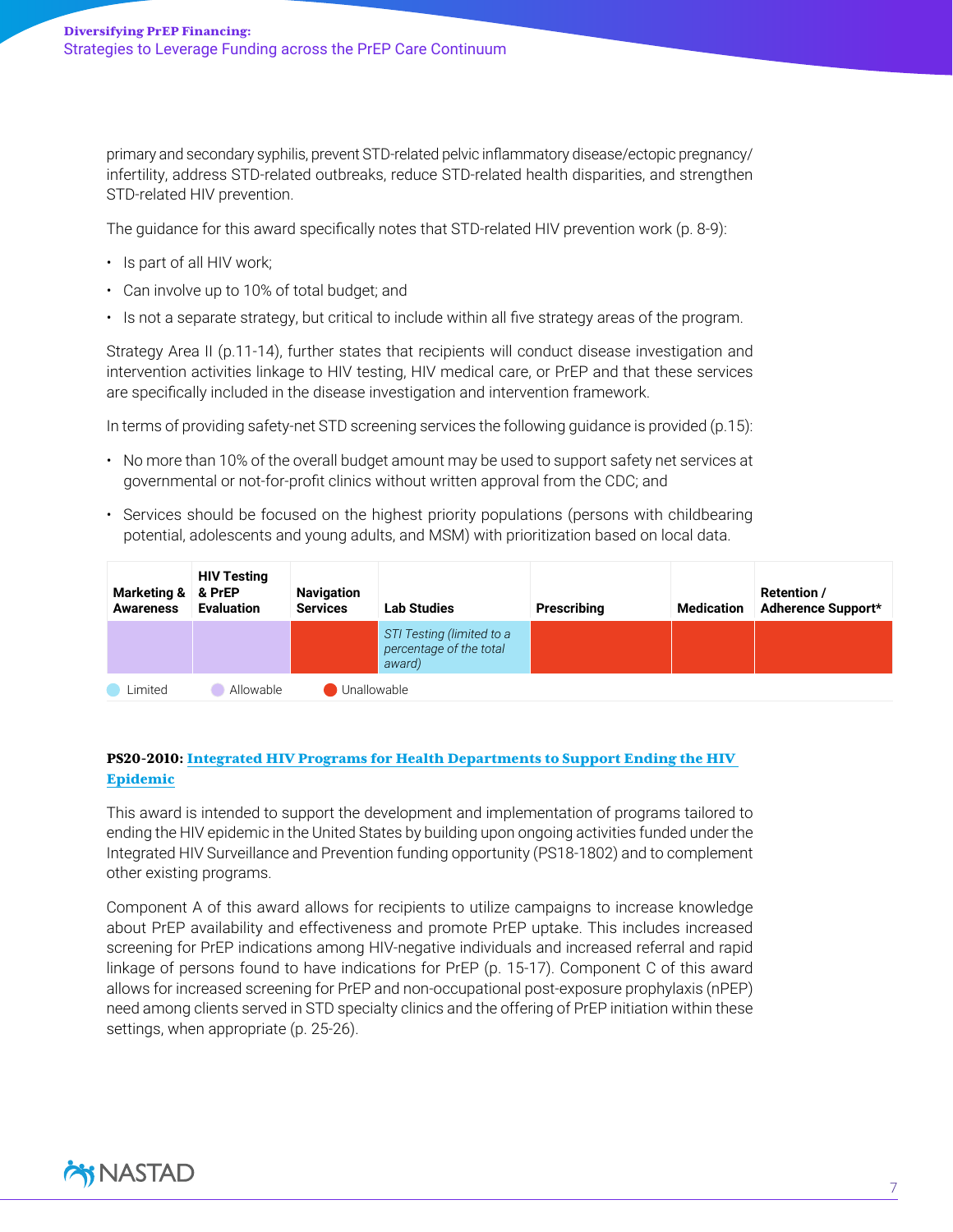| <b>Marketing &amp;</b><br><b>Awareness</b> | <b>HIV Testing</b><br>& PrEP<br><b>Evaluation</b> | <b>Navigation</b><br><b>Services</b> | <b>Lab Studies</b>                                                                                        | Prescribing                                                                            | <b>Medication</b> | <b>Retention /</b><br>Adherence Support*                                    |
|--------------------------------------------|---------------------------------------------------|--------------------------------------|-----------------------------------------------------------------------------------------------------------|----------------------------------------------------------------------------------------|-------------------|-----------------------------------------------------------------------------|
|                                            |                                                   |                                      | HIV Testing + additional<br>required initiation and<br>monitoring labs for<br>uninsured and underinsured. | Limited, when occurring<br>in conjunction with<br>other essential support<br>services. |                   | Incentives,<br>transportation or<br>communication<br>assistance, counseling |
| Limited                                    | Allowable                                         |                                      | Unallowable                                                                                               |                                                                                        |                   |                                                                             |

#### <span id="page-7-0"></span>PS21-2102: [Comprehensive High-Impact HIV Prevention Programs for Community-Based](https://www.cdc.gov/hiv/funding/announcements/ps21-2102/index.html)  **[Organizations](https://www.cdc.gov/hiv/funding/announcements/ps21-2102/index.html)**

This funding opportunity is intended to support the implementation of comprehensive HIV prevention programs that will reduce morbidity, mortality, and health disparities by working within the framework set by the [Ending the HIV Epidemic](https://www.hiv.gov/federal-response/ending-the-hiv-epidemic/overview)<sup>16</sup> initiative. Strategies supported by this award address reducing new infections, increasing access to care, and promoting health equity. PrEP is identified as a key component of this award and the following PrEP-related activities are defined as allowable (p. 16-17):

- Deliver strategic, culturally competent, community-based marketing campaigns;
- Implement targeted HIV testing including onsite, venue-based, mobile, and self-testing;
- Support awareness and uptake of PrEP services;
- Provide referrals to PrEP services; and
- Develop client navigation capacities.

The NOFO notes that up to 5% of requested funding may be used to implement and/or strengthen integrated screenings (when offered concurrently with HIV screening) including those for syphilis and extra-genital gonorrhea and chlamydia with an emphasis on self-collected samples to facilitate implementation and reduce costs (p.11). It is important to note that recipients are not allowed to use funds received from this award to support treatment of sexually transmitted infections and that, when feasible, all available mechanisms to bill third-party payers for these screening services must be pursued (p. 12-13).

Recipients are also restricted from using this award to purchase or supply medications and may not use funds to provide clinical services related to PrEP prescribing and monitoring (p.48).

| <b>Marketing &amp;</b><br><b>Awareness</b> | HIV Testing &<br><b>PrEP Evaluation</b> | <b>Navigation</b><br><b>Services</b> | <b>Lab Studies</b> | Prescribina | Medication | Retention / Adherence Support*                                              |
|--------------------------------------------|-----------------------------------------|--------------------------------------|--------------------|-------------|------------|-----------------------------------------------------------------------------|
|                                            |                                         |                                      |                    |             |            | May use funds to navigate clients to<br>existing essential support services |
| Limited                                    | Allowable                               | Unallowable                          |                    |             |            |                                                                             |

#### <span id="page-7-1"></span>PS21-2103: [CDC Integrated Viral Hepatitis Surveillance and Prevention](https://www.cdc.gov/hepatitis/policy/FO-CDC-RFA-PS21-2103.htm)

This award integrates viral hepatitis surveillance and prevention activities. Component 2 (core viral hepatitis prevention activities) calls for grantees to increase access to HCV and HBV testing and referral to care in high-impact settings such as syringe service programs, substance use disorder

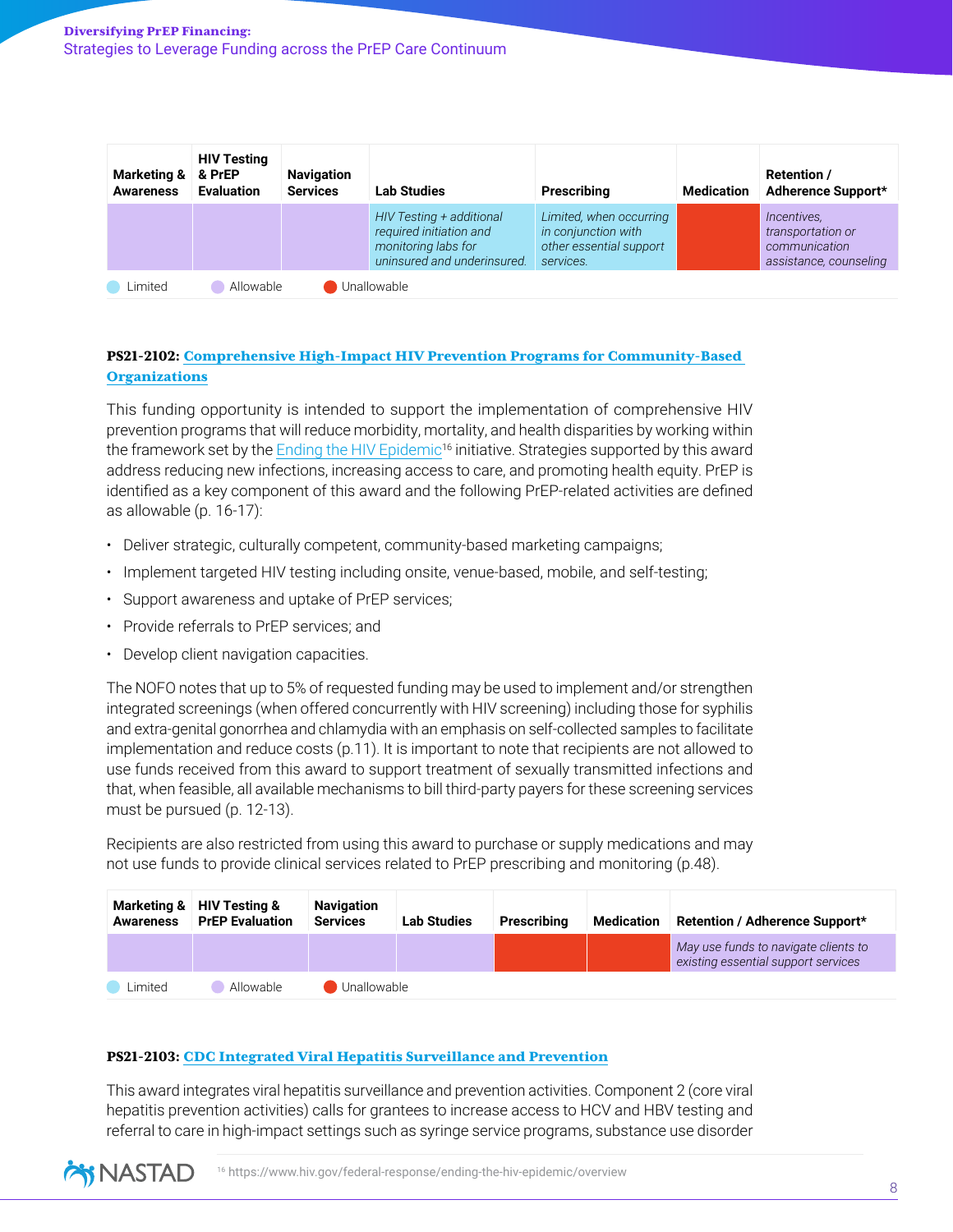treatment facilities, medically assisted treatment providers, emergency departments, hospital systems, and correctional facilities (p. 14-16). Test kits to support HCV, HBV, and HCV RNA detection are allowable under this award, and recipients are allowed to propose building state laboratory capacity for HCV and HBV testing up to and including the purchase of necessary equipment and the performance of validation testing and quality assurance, which could contribute to reduced laboratory costs for PrEP initiation and monitoring over time (p. 19).

Patient or peer navigators may also be supported through this award and be based in clinics, hospitals, or high-impact community settings. Services may include preparing clients for medical appointments, scheduling appointments, care coordination, linkage or referral for treatment of HBV or HCV, and linkage or referral to other necessary prevention services for persons who inject drugs (PWID), including PrEP services (p. 19). Support of patient or peer navigators in high-impact settings may act as novel entry points into the system of PrEP care for individuals most at-risk for HIV acquisition.

Finally, this award designates a bundle of services for PWID who are defined as a group in need of services to prevent or mitigate health effects from injection drug use. This includes the provision of sufficient sterile injection equipment to cover all injections; disposal of used injection paraphernalia; naloxone provision and training; assessment for opioid use disorder; linkage to medically assisted treatment; screening and linkage to treatment for infectious diseases such as HCV, HBV, HIV, and STDs; condoms; vaccination for HBV and HCV; and PrEP for HIV. The bundle can also include patient-centered reproductive care including access to long-acting reversible contraceptives (p.22-25, 81).

| <b>Marketing &amp;</b><br><b>Awareness</b> | HIV Testing &<br><b>PrEP Evaluation</b> | <b>Navigation Services</b>    | Lab Studies                      | Prescribing | Medication | Retention /<br>Adherence Support* |
|--------------------------------------------|-----------------------------------------|-------------------------------|----------------------------------|-------------|------------|-----------------------------------|
|                                            |                                         | Patient or Peer<br>Navigation | <b>Hepatitis B&amp;C Testing</b> |             |            |                                   |
| Limited                                    | Allowable                               | Unallowable                   |                                  |             |            |                                   |

#### <span id="page-8-0"></span>[HRSA-21-091](https://bphc.hrsa.gov/program-opportunities/primary-care-hiv-prevention#092); [HRSA-21-092](https://bphc.hrsa.gov/program-opportunities/primary-care-hiv-prevention#091); [HRSA-22-104:](https://bphc.hrsa.gov/program-opportunities/primary-care-hiv-prevention#092) Ending the HIV Epidemic-Primary Care HIV Prevention (PCHP) Funding

These opportunities are available to Health Center Program Operations (H80) recipients located within [Ending the HIV Epidemic in the U.S. geographic locations](https://www.hiv.gov/federal-response/ending-the-hiv-epidemic/jurisdictions/phase-one#:~:text=To%20achieve%20maximum%20impact%2C%20the,rural%20areas%2C%20bringing%20the%20total)<sup>17</sup>. Funds are intended to support the expansion of HIV prevention services that decrease the risk of transmission in priority areas. Given that health centers provide comprehensive primary care to individuals, these awards offer a robust pathway to meet needs that are related to the entire PrEP continuum within a single organizational structure.

Allowable activities related to PrEP recruitment, prescribing, and persistence fall into four categories specifically outlined in the funding opportunities:

- 1. Workforce Development (p. 34-36):
	- Training for providers and staff including professional development related to PrEP; and
	- Hiring primary care providers and clinical pharmacists who are capable of delivering PrEP and other HIV prevention services.



<sup>17</sup> [https://www.hiv.gov/federal-response/ending-the-hiv-epidemic/jurisdictions/phase-one#:~:text=To%20achieve%20](https://www.hiv.gov/federal-response/ending-the-hiv-epidemic/jurisdictions/phase-one#:~:text=To%20ac) [maximum%20impact%2C%20the,rural%20areas%2C%20bringing%20the%20total](https://www.hiv.gov/federal-response/ending-the-hiv-epidemic/jurisdictions/phase-one#:~:text=To%20ac)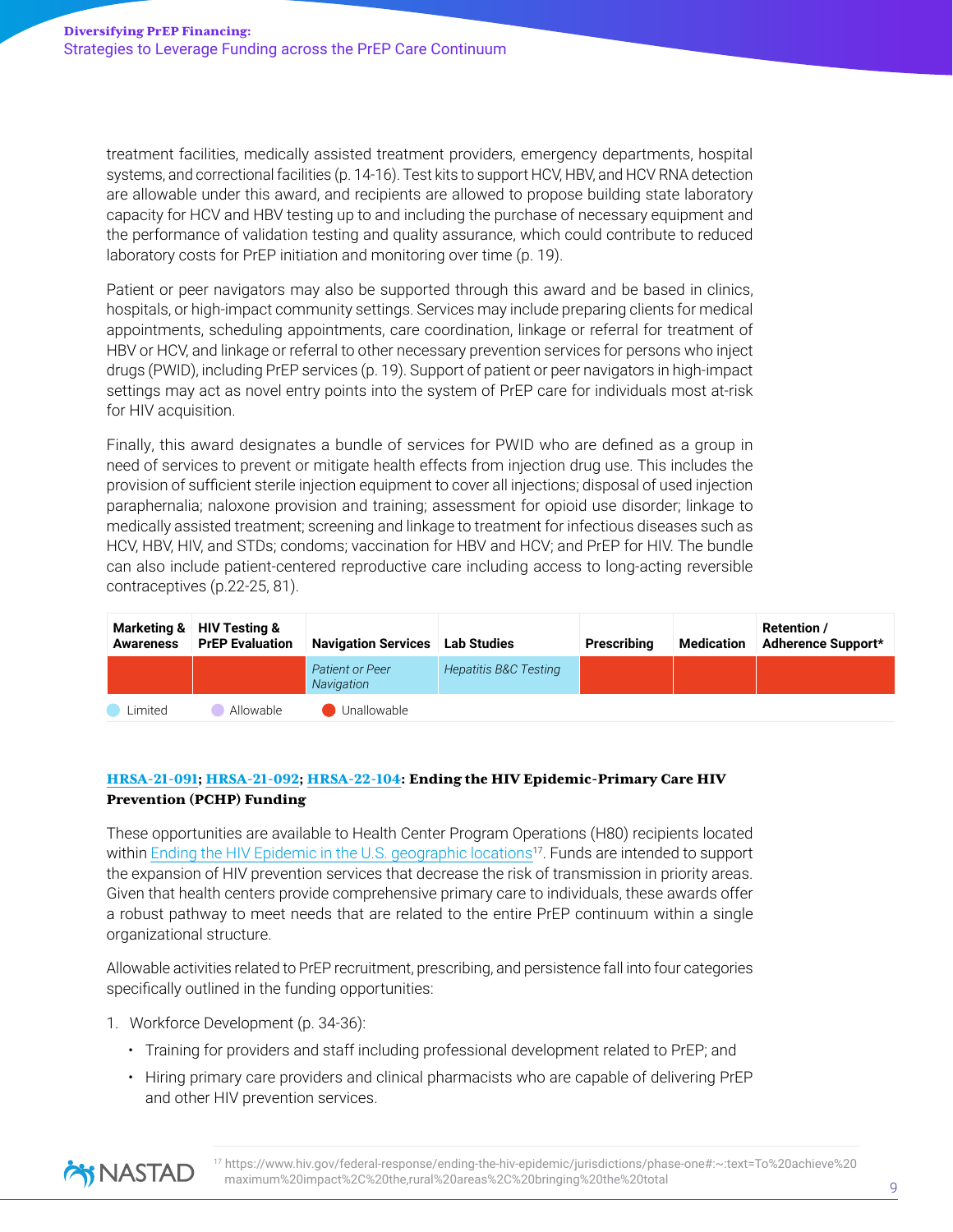- 2. Outreach (p. 32):
	- Organize and participate in community events and provide outreach to raise awareness of HIV prevention options and recruit potential patients;
	- Coordinate with health departments and other community and faith-based organizations to develop and enhance social media campaigns that are aiming to reach and engage individuals at-risk for acquiring HIV; and
	- Develop and leverage partnerships with community organizations to increase referrals for HIV prevention services.
- 3. Testing (p. 33-34)
	- Establish protocols to support rapid access to HIV testing;
	- Enhance protocols to support universal/routine HIV testing;
	- Purchase HIV tests, STI tests, and support serum creatinine testing; and
	- Purchase home testing products or home collection kits to support PrEP retention.
- 4. PrEP Prescribing (p. 31):
	- Utilize PrEP navigators to provide benefits/assistance navigation and care coordination to patients;
	- Pursue care integration and coordination support that addresses co-existing behavioral health conditions and social determinants of health to support PrEP adherence;
	- Purchase or enhance systems to assist with providing virtual care, especially tele-PrEP services;
	- Purchase PrEP drugs to support same-day initiation; and
	- Update emergency plans to ensure continuity of access to PrEP in emergencies.

There is no limit on the amount of funds that may be used to directly purchase PrEP medications as long as all available patient assistance opportunities, including the "Ready, Set, PrEP" program, are utilized as a priority method of medication access (p. 3).

| <b>Awareness</b> | Marketing & HIV Testing &<br><b>PrEP Evaluation Services</b> | <b>Navigation</b> | <b>Lab Studies</b> | Prescribing | Medication                                                 | <b>Retention / Adherence</b><br>Support*         |
|------------------|--------------------------------------------------------------|-------------------|--------------------|-------------|------------------------------------------------------------|--------------------------------------------------|
|                  |                                                              |                   |                    |             | Funds may be used after all<br>other sources are exhausted | Communication assistance,<br>provider counseling |
| I imited         | Allowable                                                    | Unallowable       |                    |             |                                                            |                                                  |

#### <span id="page-9-0"></span>[HRSA Ryan White HIV/AIDS Program](https://hab.hrsa.gov/sites/default/files/hab/Global/service_category_pcn_16-02_final.pdf)

The primary purpose of the Ryan White HIV/AIDS Program (RWHAP) is to provide core medical and support services to individuals diagnosed and living with HIV. While the use of RWHAP funds are generally limited in scope to individuals who are living with HIV, legislation allows for Part A, Part B, and Part C grantees to fund Early Intervention Services (EIS).

HRSA RWHAP Parts A and B EIS services must include the following four components:

- Targeted HIV testing;
- Referral services;

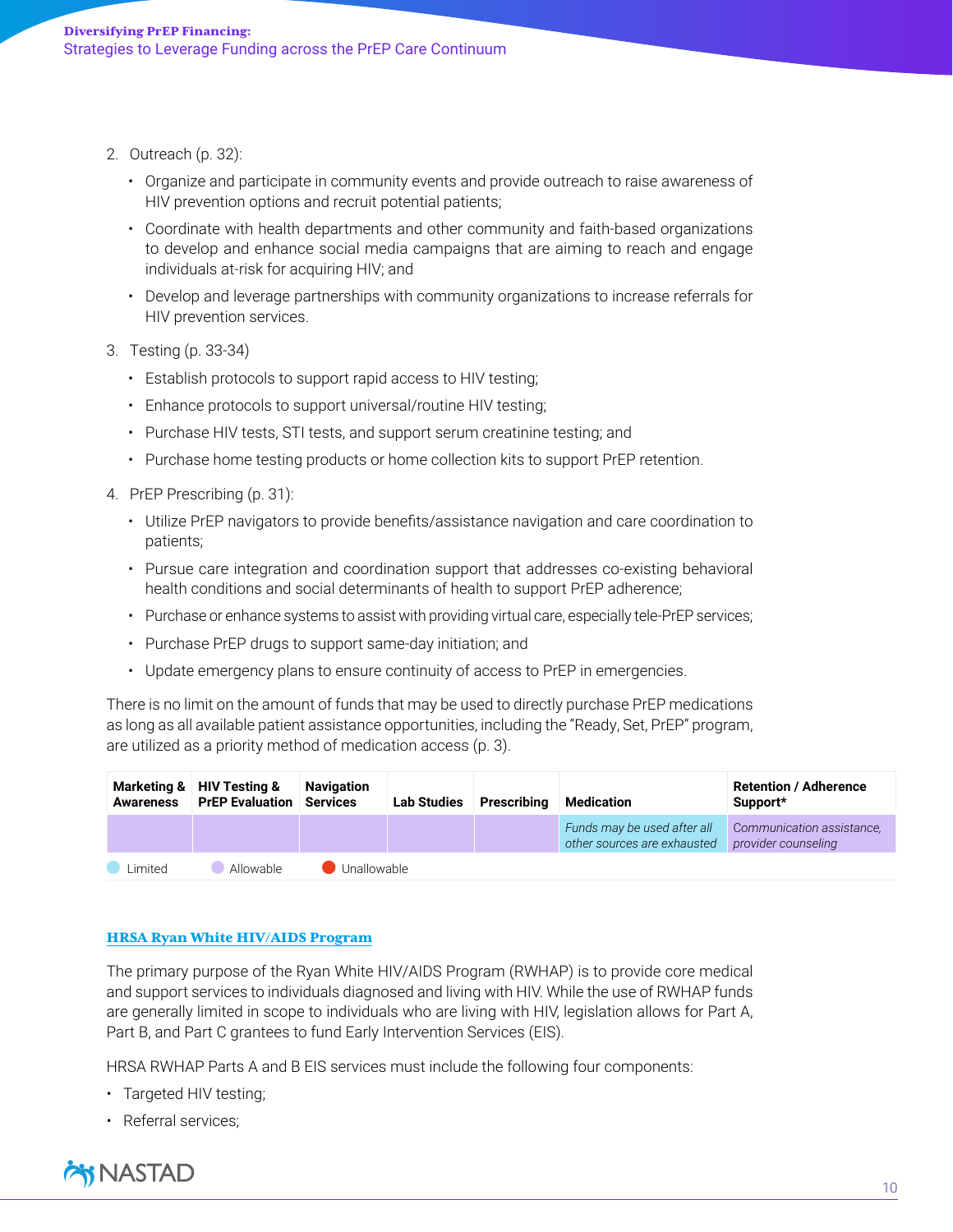- Linkage to HIV medical care; and
- Health education and literacy training that would enable individuals to navigate the HIV system of care.

HRSA RWHAP Part C EIS services must include the following four components:

- HIV counseling;
- Targeted HIV testing;
- Referral and linkage to care; and
- Other clinical and diagnostic services related to HIV care

RWHAPs should work in coordination with HIV Prevention programs to coordinate efforts, avoid service duplication, and ensure that EIS program activities expand the availability of services (p. 9-10)18.

- A presentation given by the Health Resources and Services Administration (HRSA) provides an overview of the EIS category's potential as a method of addressing unmet need and engaging unaware, out-of-care populations<sup>19</sup>.
- Iowa provided an overview of the jurisdiction's expanded use of the EIS category during the 2018 Ryan White Conference that may assist other grantees when considering an expanded approach to the use of this funding category $20$ .

While Ryan White EIS funds may be used to supplement existing activities related to areas that may increase awareness of and access to PrEP, funds may not be used to provide preventive care to individuals who are not living with HIV. For example, these funds may be used to augment the front end of the continuum by increasing access to testing and referral into prevention programs.

| <b>Awareness</b>                   | Marketing & HIV Testing &<br><b>PrEP Evaluation</b> | <b>Navigation</b><br><b>Services</b>                    | Lab Studies                | Prescribing | Medication | <b>Retention / Adherence</b><br>Support* |
|------------------------------------|-----------------------------------------------------|---------------------------------------------------------|----------------------------|-------------|------------|------------------------------------------|
| Specific<br>to status<br>awareness |                                                     | Navigation to<br><b>HIV</b> services<br>based on status | <b>HIV Testing</b><br>Only |             |            |                                          |
| Limited                            | Allowable                                           | Unallowable                                             |                            |             |            |                                          |

# Recommendations

The PrEP continuum<sup>21</sup> relates to each of the federal funding opportunities mentioned within this document. It is incumbent upon jurisdictional health department and other federal funding recipients to work collaboratively across program areas to align efforts along this continuum in order to streamline service delivery while also reducing existing and anticipated barriers to PrEP initiation and retention. Coordination across programs has the potential to be particularly beneficial in phase 1 EHE jurisdictions where community health centers have been awarded Primary-Care HIV Prevention funds and have developed full-service PrEP capabilities.

- <sup>18</sup> [https://hab.hrsa.gov/sites/default/files/hab/Global/service\\_category\\_pcn\\_16-02\\_final.pdf](https://hab.hrsa.gov/sites/default/files/hab/Global/service_category_pcn_16-02_final.pdf)
- <sup>19</sup> <https://targethiv.org/sites/default/files/file-upload/resources/EIS.pdf>
- <sup>20</sup> <https://nastad.org/sites/default/files/2022-01/PDF-Slides-RW-Conference-Expanding-EIS-Iowa-2018.pdf>
- <sup>21</sup> <https://www.ncbi.nlm.nih.gov/pmc/articles/PMC5333727/>